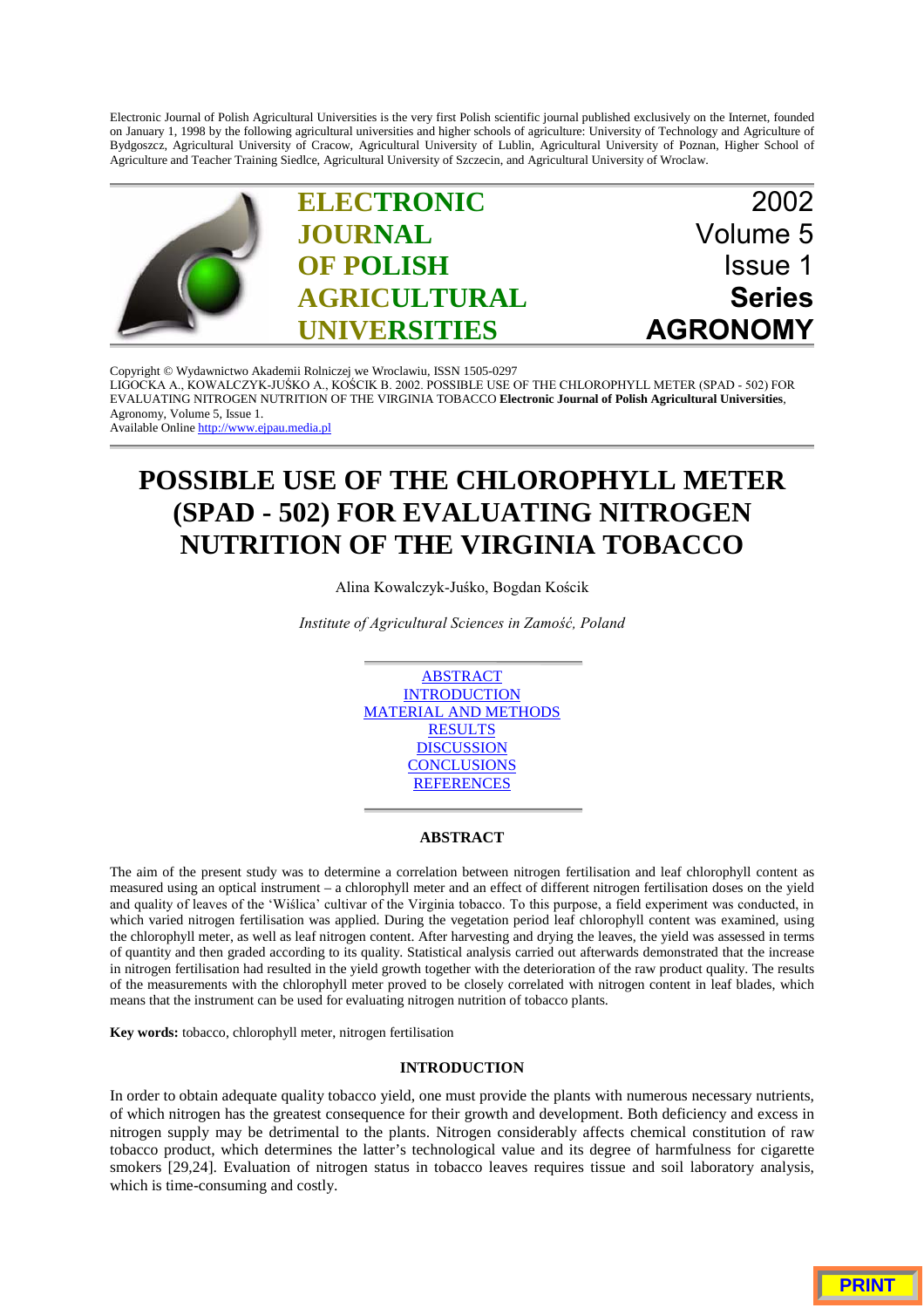One of the first indicators of nitrogen deficiency is leaf yellowing, caused by transferring part of the nitrogen to newly formed plant organs and by chlorophyll decomposition. A close correlation between chlorophyll content in a plant and its nitrogen status enables researchers to make an evaluation on the basis of plant pigment content alone [7]. Quantitative assessment of leaf chlorophyll content using laboratory tissue tests has not had practical application.

On the other hand, an optical instrument called N-tester or chlorophyll meter provides a fast, non-destructive method of estimating chlorophyll content by measuring differences between light absorption at 650 nm and 940 nm [28]. Light with a wavelength of 650 nm is within maximum absorption range of chlorophylls *a* and *b*, whereas a wavelength of 940 nm corresponds to the far red, where chlorophyll spectrum is not transmitted. A measurement result is rendered in units called SPAD (an acronym from Soil Plant Analysis Division, the organization that has developed the instrument) [20]. Readings range from 0 to 800 SPAD, while in the older version - from 0 to 80 SPAD.

A close correlation ( $r = 0.93$ ) was established between the measurements of chlorophyll content using the Ntester and those obtained by laboratory tissue testing, for soybean, rice and spring wheat leaves [22], potato ( $r =$ 0.97) [30], rice [14]. Also Dwyer et al. [8], Piekielek and Fox [25], Smeal and Zhang [27], Waskom et al. [31] confirm that the measurement results obtained using the SPAD optical method reflect the actual chlorophyll content in various crop plants. This pattern was also observed to occur for tobacco leaves from different layers of the plant [17].

Following up on the relations between nitrogen and chlorophyll content and SPAD readings, works were undertaken aiming to develop a field test for determining the crop N status and making nitrogen fertilisation recommendations according to measurements using the N-tester. Most endeavours of this kind focused on corn [5,7,8,25,26,27,31,32], where statistical analysis showed a close correlation between SPAD readings and nitrogen concentration in leaves. Similar research projects involved experiments with rice [13,14,19,23], potato [12,30] and winter wheat [1,2,3,9,10,11]. Coefficient values of correlation and regression between nitrogen concentration and chlorophyll meter-based measurements proved to be significant in those cases, too.

A preliminary study carried out by the present authors, as well as scarce reports on the subject from abroad, suggest the usefulness of the chlorophyll meter also in appraising nitrogen status in tobacco leaves [16,18,20,23]. Following from the premise that the relation between nitrogen fertilisation and N concentration and chlorophyll content is close and statistically corroborated, the undertaken research will pave the way for further works on test calibration, based on chlorophyll content measurements using the optical method, with respect to different tobacco cultivars.

### **MATERIAL AND METHODS**

The field experiment was conducted at the Zamość Tobacco Crop Testing Centre over 1996 - 1998. The experiment followed randomised split-plot design, repeated four times. The following doses of nitrogen were applied: 0 - control; 7.5; 15; 22.5; 30 and 45 kg of N per ha. The level of P and K fertilisation was constant and remained at 39.6 Pha<sup>-1</sup> and 124.5 kg K<sup>ha-1</sup>. Nitrogen fertiliser doses of up to 22.5 kg N<sup>ha-1</sup> were applied immediately before transplantation, whereas as regards doses of 30 and 45 kg N ha<sup>-1</sup> the remaining amount was used 14 days after transplanting the 'Wiślica' cultivar of the Virginia tobacco.

The experiment was set up on brown soil of lessive origin, with a slight acid reaction, very rich in P and K and moderately rich in Mg and Fe. The area of individual plot was  $27 \text{ m}^2$ , the plants were spaced at intervals 90 cm by 40 cm. During the vegetation period chemical protection and standard cultivation procedures were carried out (including topping and suckering).

From the beginning of the stalk development stage onwards (approximately 35 days after the transplantation) to the end of the vegetation period, leaf chlorophyll content was measured using, by courtesy of Hydro Poland, an optical instrument, the N-tester SPAD - 502, a Minolta Co. Ltd. product. Measurements were carried out every 10 days on thirty newest, but fully formed leaves. The measurements were taken on the spot without removing the leaves. At the same dates portions of leaf tissue were collected to be analysed for nitrogen accumulation using the potentiometric sodium hypobromite titration method.

Leaves were harvested following the maturation of particular layers. Then the air-cured leaf yield was assessed and the percentage of light grades (I and II) was calculated. A large percentage of light grades in raw tobacco product is desirable because it enables the planter to claim a high price and indicates good technological value. The results were verified statistically using analysis of variance. Tukey's test at  $\alpha = 0.05$  was used in order to estimate the significance of the differences.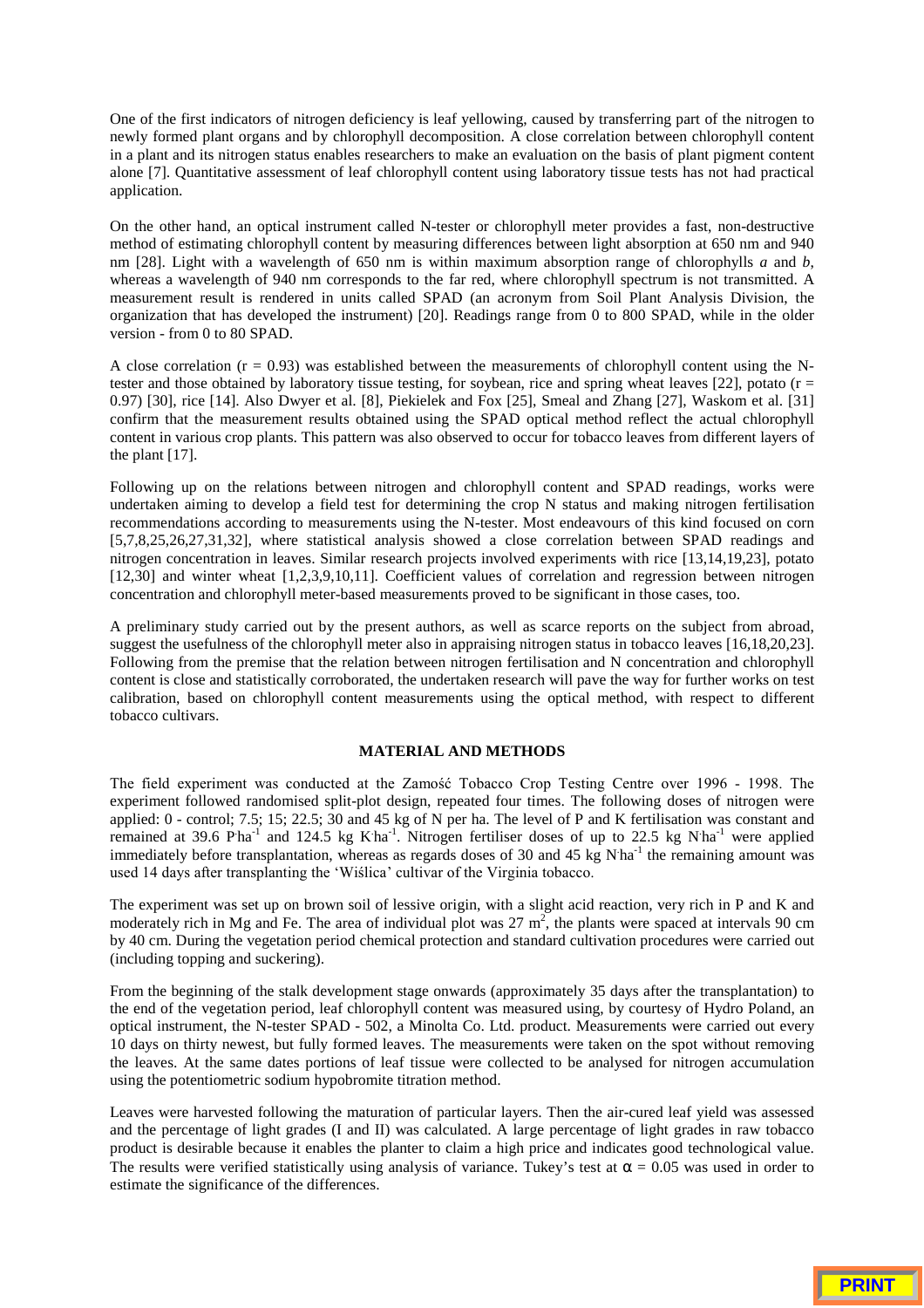In terms of weather conditions the time span of the study was quite diversified. Although the average air temperature in all the three vegetation seasons approached the multi-years average, wide fluctuations were recorded in particular months and decades. In the third decade of May in 1998 killing frosts occurred, which inhibited the growth process in the plants and negatively affected the establishment of the seedlings. Additionally, low level of rainfall was observed in the same period. In the second decade of July in 1996 thunder and hailstorms damaged tobacco leaves. The weather conditions in September in 1996 were not conducive to maturing leaves in the top layers either, as low air temperature was recorded, and killing frosts, accompanied by heavy rainfall  $(Table 1)$ .

| Month                                       |      |      | Air temperature, °C |           | Precipitation, mm |      |      |           |  |
|---------------------------------------------|------|------|---------------------|-----------|-------------------|------|------|-----------|--|
|                                             | 1996 | 1997 | 1998                | 1951-2000 | 1996              | 1997 | 1998 | 1951-2000 |  |
| May                                         | 16.1 | 14.4 | 13.7                | 13.1      | 122               | 70   | 54   | 62        |  |
| June                                        | 16.7 | 16.8 | 17.9                | 16.4      | 17                | 28   | 124  | 81        |  |
| July                                        | 16.5 | 17.6 | 18.0                | 17.9      | 120               | 201  | 115  | 91        |  |
| August                                      | 17.3 | 17.6 | 16.5                | 17.0      | 54                | 93   | 67   | 81        |  |
| September                                   | 10.2 | 12.7 | 12.8                | 13.1      | 94                | 83   | 41   | 52        |  |
| Mean/Sum<br>for May<br>through<br>September | 15.4 | 15.8 | 15.8                | 15.5      | 407               | 475  | 401  | 367       |  |

**Table 1. Air temperature and rainfall over the tobacco vegetation season**

**Source: Meteorological Bulletin [4]**

# **RESULTS**

The experiment established steady growth in leaf yield of the Virginia tobacco as a result of increased nitrogen fertilisation. A significantly higher yield was obtained after applying the dose of 15 kg N<sup>ha-1</sup> and each added dose led to its further increase  $(Fig. 1)$ . The highest yield, 23.1 dtha<sup>-1</sup>, was achieved in the plots subjected to the fertiliser dose of 45 kg N<sup>ha-1</sup>, which means a 19.7% increase compared to the control. A statistically significant growth in the yield as a result of applying the fertiliser doses of 30 and 45 kg N ha<sup>-1</sup> was observed in comparison to the dose of  $15 \text{ kg N·ha}^{-1}$ .



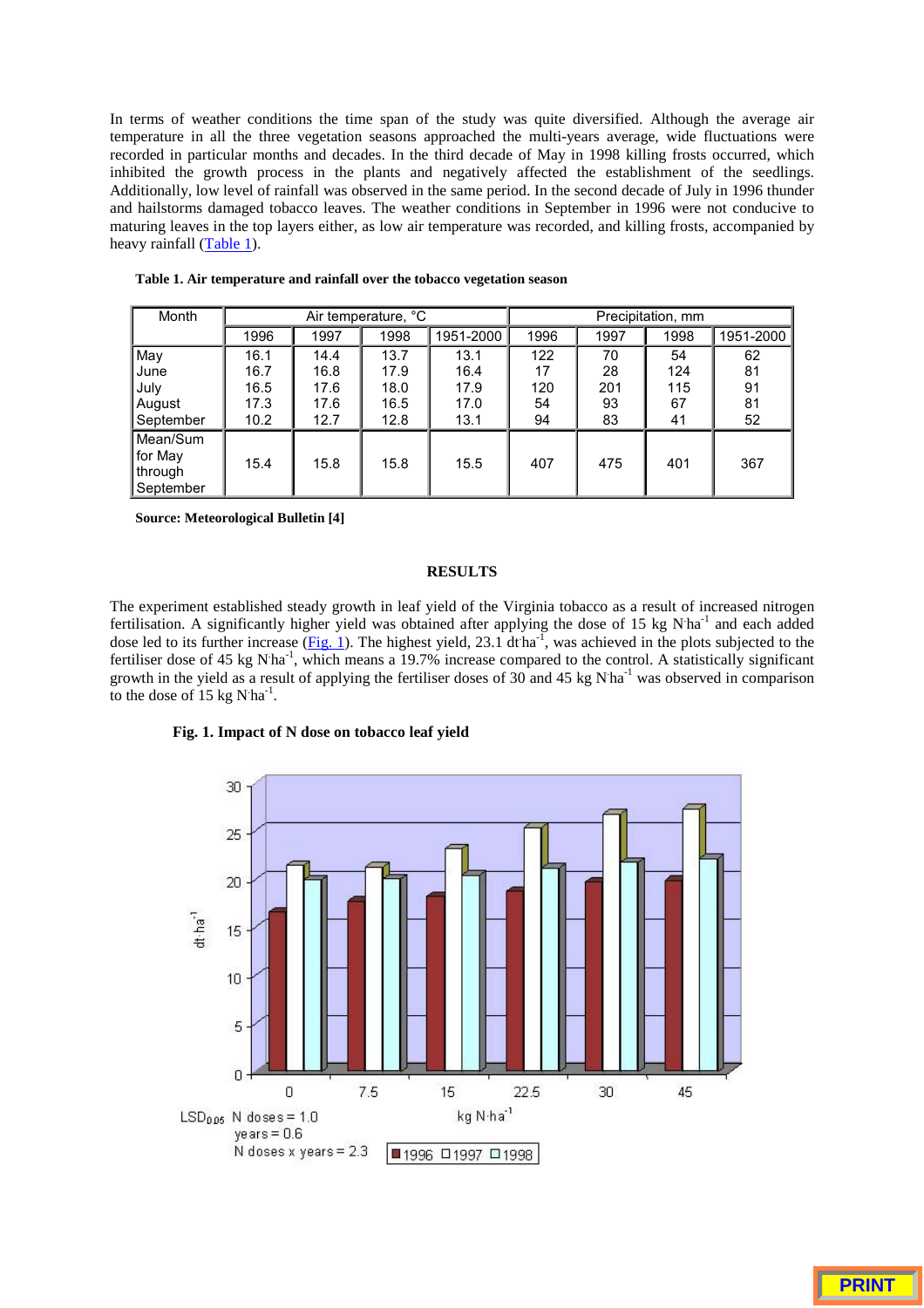However, tobacco leaf yields were mostly affected by the weather conditions over the three vegetation seasons. The difference between the average yield obtained in the year most favourable to vegetation, that is 1997, and that of the year characterised by periodic droughts and unfavourable distribution of rainfall, 1996, reached as much as 30.8%. What was also noted was the relationship between the weather factor and the effect of nitrogen fertilisation. The total leaf yield resulting from the application of 45 kg N<sup>ha-1</sup> leaped in 1997 by 5.9 dtha<sup>-1</sup> compared to the previous year. This indicates better assimilation of nitrogen from mineral fertilisers over seasons of favourable weather conditions.

Growth in leaf yield due to N fertilisation was accompanied by simultaneous deterioration of raw tobacco product quality. Quality of the raw product was assessed on the basis of the proportion of best grades I and II. The best quality raw product was obtained from the control. Due to the fertilisation dose of 7.5 kg N ha<sup>-1</sup> leaf quality declined insignificantly. A considerably decreased proportion of top grades leaves was brought about by the application of 15 kg N<sup>ha-1</sup>. Added fertiliser doses led to further deterioration in the quality (Fig. 2). The percentage of light grades was the lowest as a result of applying the largest N fertiliser doses, with the average value for the years 1996-1998 of 18.8%, and as such was significantly smaller compared to the other objects.





The most decisive factor determining raw tobacco product was that of weather conditions during the consecutive growing seasons. The largest proportion of grades I and II (44.4% on the average) was achieved in 1998, when the overall pattern of weather phenomena during leaf maturation stages proved beneficial (despite the unfavourable conditions in the spring). The level of rainfall in August and September was low and insolation value did not diverge from the multi-years average, which resulted in the normal course of maturation processes in tobacco leaves. The proportion of light grades in the total yield in 1996 was 14.4%, i.e. three times lower than in 1998. Such a low quality of raw tobacco product had been mainly caused by damages due to hailstorms. While considering the influence of N fertiliser doses on raw product quality, it may be observed that it was at its lowest in 1998. The relative decline in quality resulting from the largest N dose in the same year was 30.1% compared to the control, whereas in the other years the quality went down by more than a half. This interaction has also been proved statistically.

Despite the fact that the largest yield was obtained as a result of applying the N fertilizer dose of 45 kg N<sup>ha-1</sup>, it was accompanied by the dramatically fall in the raw product quality. Taking into account quality traits of raw tobacco product, one can observe that the optimum N fertiliser dose for the Virginia tobacco is 22.5 kg N ha<sup>-1</sup>, which leads to a sufficiently high yield while preserving a relatively good quality of raw product.

The N fertilisation of the Virginia tobacco affected not only the yield and quality, but also its chlorophyll content as measured by the chlorophyll meter. Leaves of the plants from the control were found to contain the least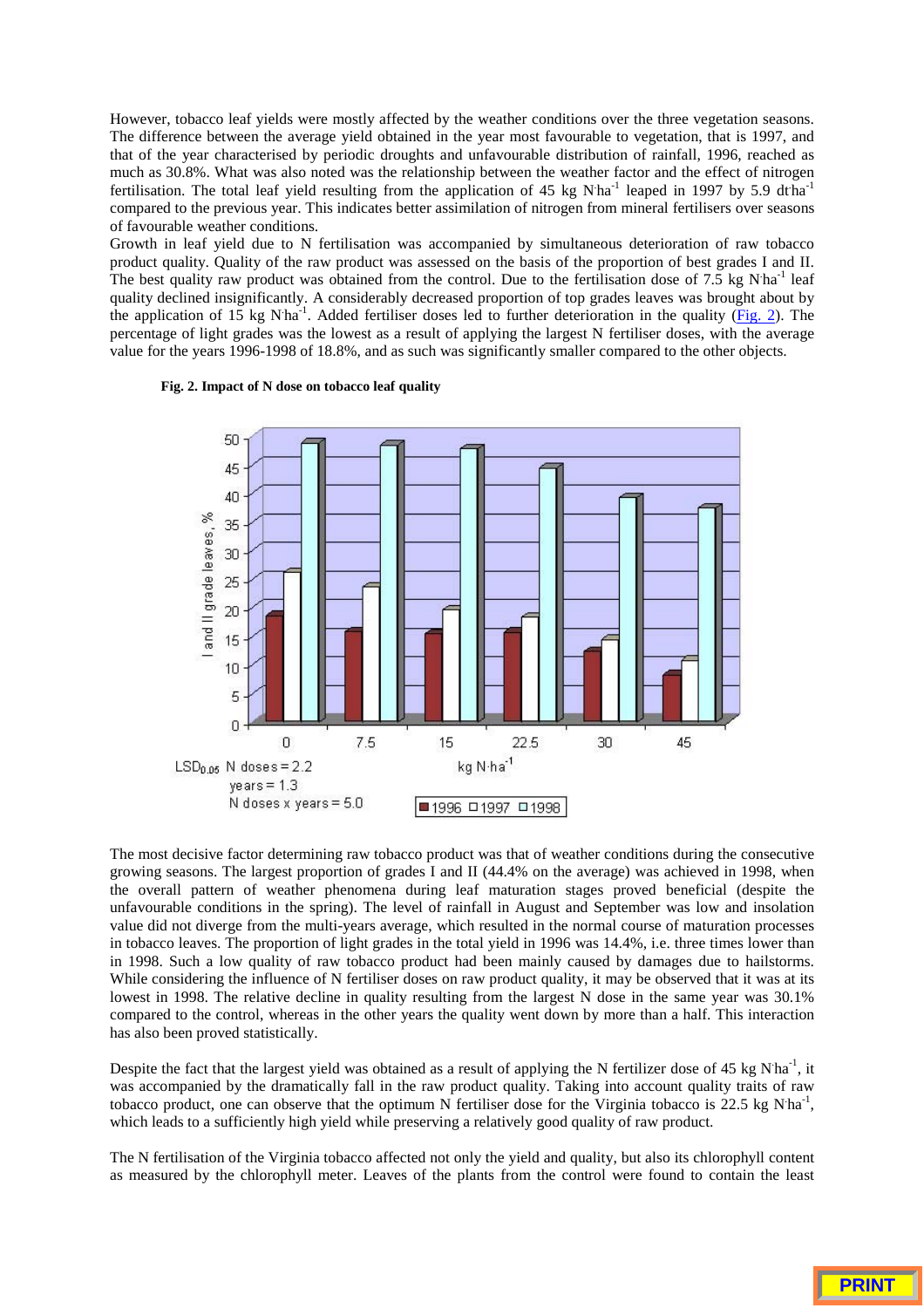chlorophyll at all the measurement times (Fig. 3). Added nitrogen doses led to increased chlorophyll content in tobacco leaves. The trend was observed throughout the whole vegetation season; however, the last measurement indicated a looser relationship between the N fertilisation and chlorophyll content. For the plot treated with the 22.5 kg N<sup>ha-1</sup> dose, which in those soil and climate conditions may be regarded as optimum, the average chlorophyll content amounted to 390 SPAD units. The application of the N fertilisation doses of 30 and 45 kg N<sup>ha-1</sup> made the chlorophyll content exceed 400 SPAD units. Exceeding 400 SPAD units indicates excessive N fertilisation. Chlorophyll content in the Virginia tobacco leaves throughout the vegetation season ranged from 316 to 439 SPAD units. Maximum chlorophyll readings were obtained about 75 days after transplanting. Then the chlorophyll content gradually decreased till the end of the vegetation season.



**Fig. 3. Impact of N dose on chlorophyll content in SPAD units over tobacco vegetation season**

Chlorophyll content in tobacco leaves is connected with nitrogen concentration as the latter constitutes an element of this plant pigment. Chemical tissue analyses of leaves sampled from the same stem layers on which the chlorophyll meter measurements had been taken, corroborated the relation. The percentage of total N concentration in dried leaf blades increased as larger and larger N doses in mineral fertilisation were applied (Fig. 4). The pattern of nitrogen accumulation during the vegetation season deviated from the pattern of chlorophyll synthesis. The highest N accumulation was observed during the first measurement. Subsequent analyses showed lesser N concentration in the leaves. The lowest N concentration was noted 65 days after transplanting, and then it remained roughly at this level till the end of the vegetation season. The fact that the N concentration stayed roughly at the same level throughout the whole period from 65 days after transplanting onwards till the end of the vegetation season, while chlorophyll content in the leaves fell, points to the accumulation of nitrogen compounds other than pigments (e.g. proteins or alkaloids, including nicotine).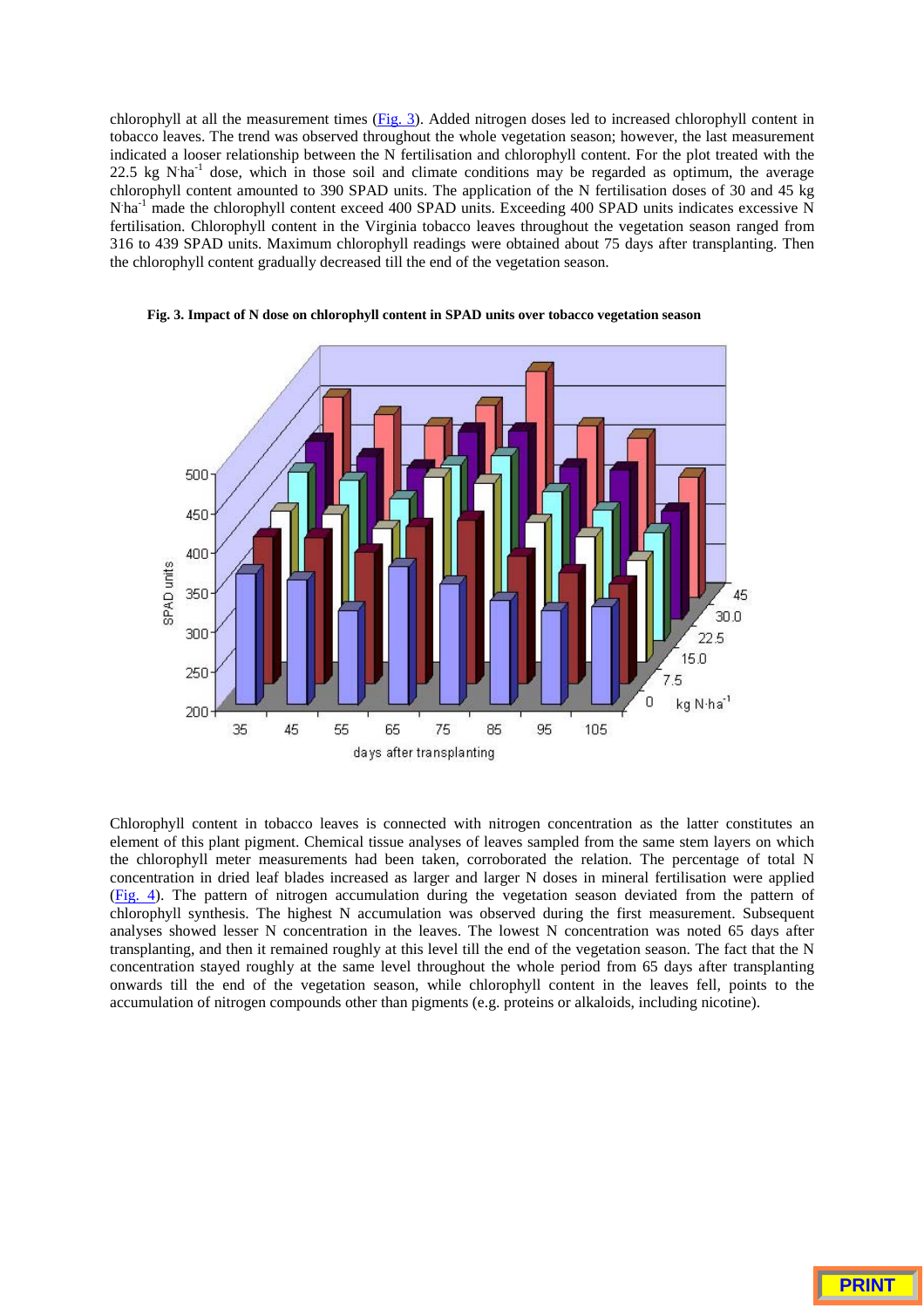

**Fig. 4. Impact of N dose on nitrogen content (% of dry weight) over tobacco vegetation season**

The relation between chlorophyll content as measured by the chlorophyll meter and nitrogen concentration is often emphasized in the literature on the subject thanks to its practical value as a possible indicator of nitrogen nutrition of crops. The Pearson's coefficient of the correlation between index of leaf greenness SPAD and N accumulation, estimated for the whole data sampling period in three years was positive  $(r = 0.548)$ , with the significance level  $\alpha = 0.05$ . However, coefficient values estimated on the basis of results obtained from consecutive measurements during a vegetation season were actually much higher (Table 2).

**Table 2. Coefficient values of correlation between chlorophyll meter readings and N content over vegetation season**

| Number of days off<br>transplanting | 35    | 45    | 55    | 65    | 75    | 85    | 95    | 105 |
|-------------------------------------|-------|-------|-------|-------|-------|-------|-------|-----|
| Correlation coefficient* (r)        | 0.944 | 0.956 | 0.967 | 0.903 | 0.882 | 0.891 | 0.821 | ns  |

#### **\* r** significant at  $\alpha = 0.05$ ; ns – **r** non-significant at  $\alpha = 0.05$

The first three chlorophyll readings were closely correlated with total nitrogen accumulation in the leaves. At the subsequent stages, however, the correlation became increasingly looser, and the last reading showed no correlation between chlorophyll content and N concentration. This finding corroborates the before-mentioned supposition that it was the other nitrogen compounds that accumulated in the leaves. Hence once cannot overlook the fact that evaluation of nitrogen status on the basis of chlorophyll meter readings is possible only at the early stages of the vegetation. This, however, does not preclude the practical value of the chlorophyll meter because tobacco topdressing, against which chlorophyll meter measurements are considered, is carried out during the first 2 to 5 weeks after transplanting.

Linear relationship between chlorophyll meter readings and nitrogen content, leaf yield, and raw product quality has been captured by the equations presented on the respective figures. Coefficient of determination  $\mathbb{R}^2$  between chlorophyll content in SPAD units and nitrogen concentration (Fig. 5) and leaf yield (Fig. 6) proved to be significant ( $R^2$  = 0.6936 and 0.5869, respectively). However, negative relationship between SPAD leaf greenness index and raw tobacco product quality (Fig. 7), assessed on the basis of the percent-age of grades I and II, proved to be insignificant. This should be attributed to the law quality of raw product in one of the years of the experiment (1996), which occurred irrespectively of nitrogen fertilisation and consequently, of chlorophyll content.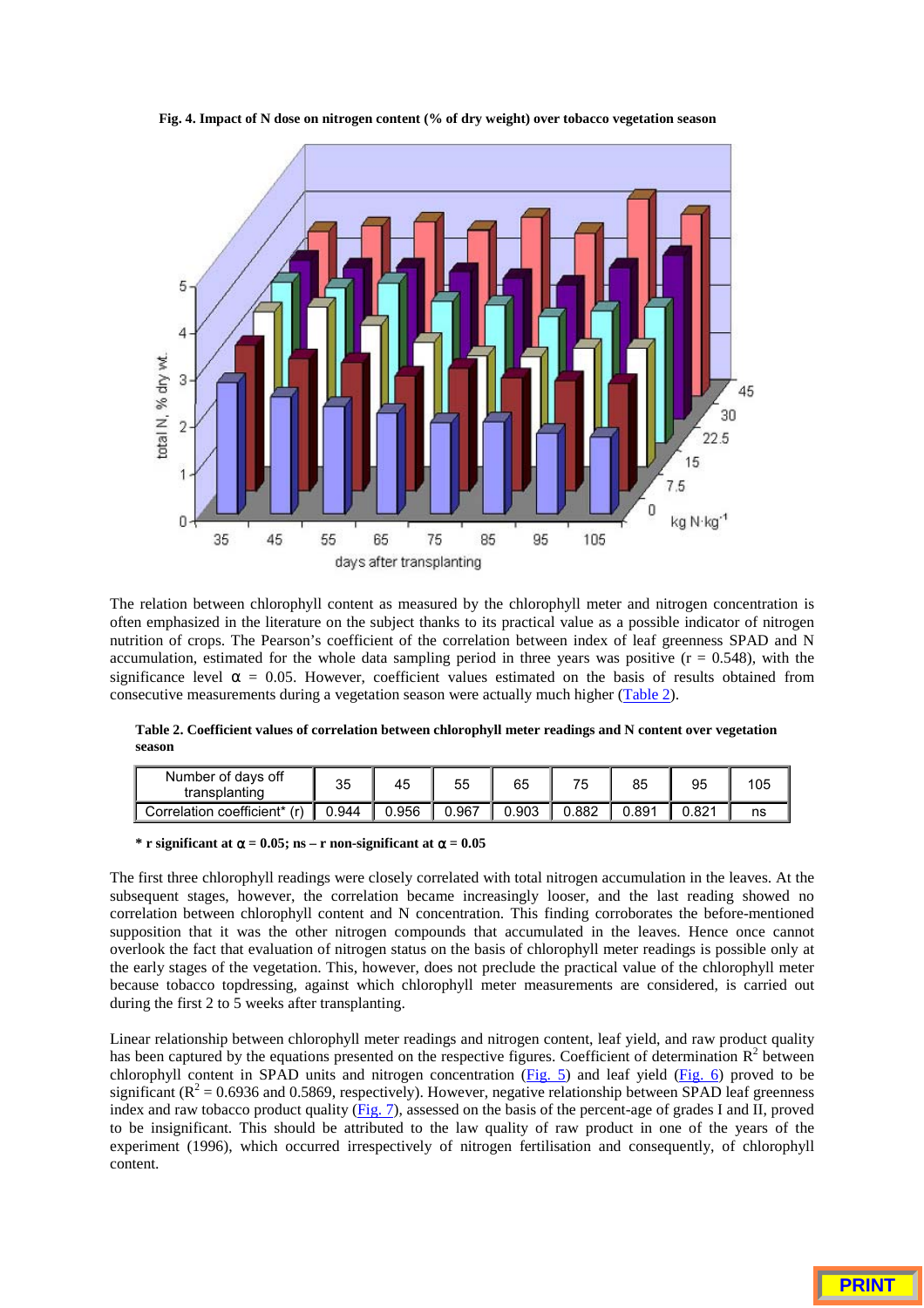**Fig. 5. Relationship between total N content and chlorophyll meter readings**



**Fig. 6. Relationship between tobacco leaf yield and chlorophyll meter readings**

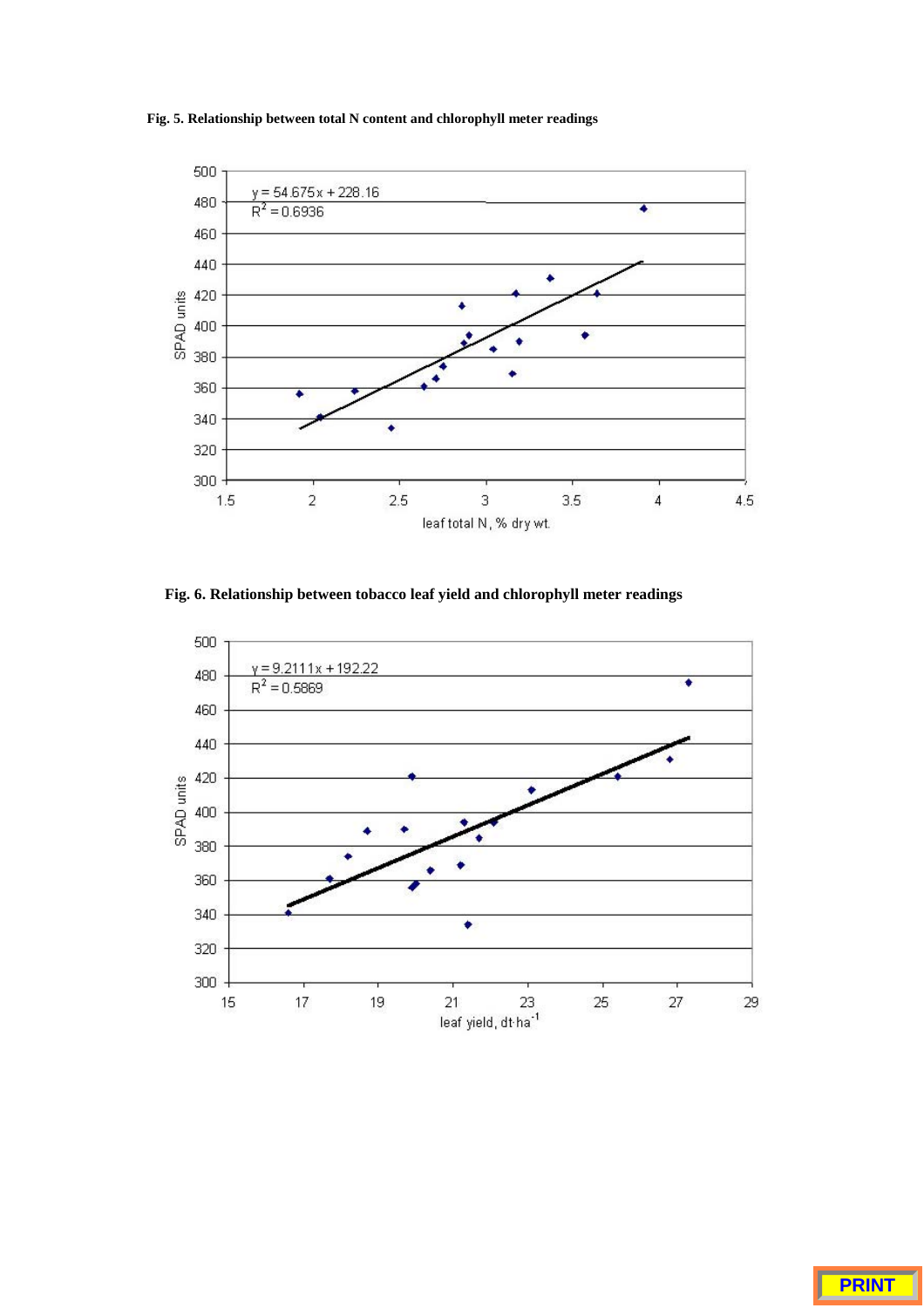



#### **DISCUSSION**

Increased leaf yield of the Virginia tobacco as a result of added N fertilisation and concomitant deterioration of leaf quality, observed by the authors of the present study, was also reported by other researchers [24,15,29,21]. In an experiment carried out in North Carolina (USA), 4 doses of N fertilisation were applied, ranging from 50 to 123 kg N<sup>ha-1</sup>. After topping leaves were collected from the bottom, middle and top layers, which were examined for chlorophyll content using the N-tester, and then tissue-tested in the laboratory for nitrogen accumulation. Similarly to the experiment in the present study, statistical analysis demonstrated significant correlation between SPAD readings and total nitrogen content in leaf blades [33]. In Kentucky an experiment was conducted in 1993, whose aim was to determine a relationship between selected traits of burley tobacco and nitrogen fertilisation [20]. The findings showed that added N fertilisation doses led to increased chlorophyll content as established by tissue-testing and SPAD readings as well as higher N concentration in leaf blades. This corroborates the results obtained in the present study. Models for linear relationships between these traits were significant ( $r^2$  = 0.60 and 0.66) The content of the TN86 chlorophyll did not exceed 38 SPAD units, even when treated with the excessive N fertilisation dose of 336 kg N<sup>ha-1</sup>, which indicates that chlorophyll content in burley tobacco leaves is lower than in the Virginia tobacco, the latter including as it does the 'Wiślica' cultivar.

In the studies conducted on the 'Wilga' cultivar of the Virginia tobacco, it was observed that SPAD chlorophyll readings rose in the period from the second measurement onwards to the maturation phase of the top layer leaves, and after that it gradually fell, matching the pattern revealed in the experiment analysed in the present study [16,18]. N-tester readings were closely, positively related to N fertilisation dose, leaf yield as well as nicotine and protein content in tobacco leaves of the 'Wilga' cultivar. Chlorophyll content in the leaves treated with the optimum mineral fertilisation dose ranged from 330 to 380 SPAD units during the plant growth stage that is at the time of applying complementary mineral fertilisation.

The present study took into account only one tobacco cultivar. However, particular crop types are widely diversified in terms of leaf pigmentation intensity, variations occurring even within one type. Bezduszniak et al. [3] point out the difference in leaf chlorophyll content for wheat cultivars. The issue of the influence of a cultivar type on SPAD leaf greenness index is raised also by Schepers et al. [26] and Waskom et al. [31] in their studies of corn. These researchers emphasise the necessity of allowing for differences between cultivars when evaluating nitrogen status of crops using SPAD readings. Hence, recommendations for nitrogen fertilisation based on SPAD readings depend on further investigations of chlorophyll content in tobacco leaves sampled from different cultivars.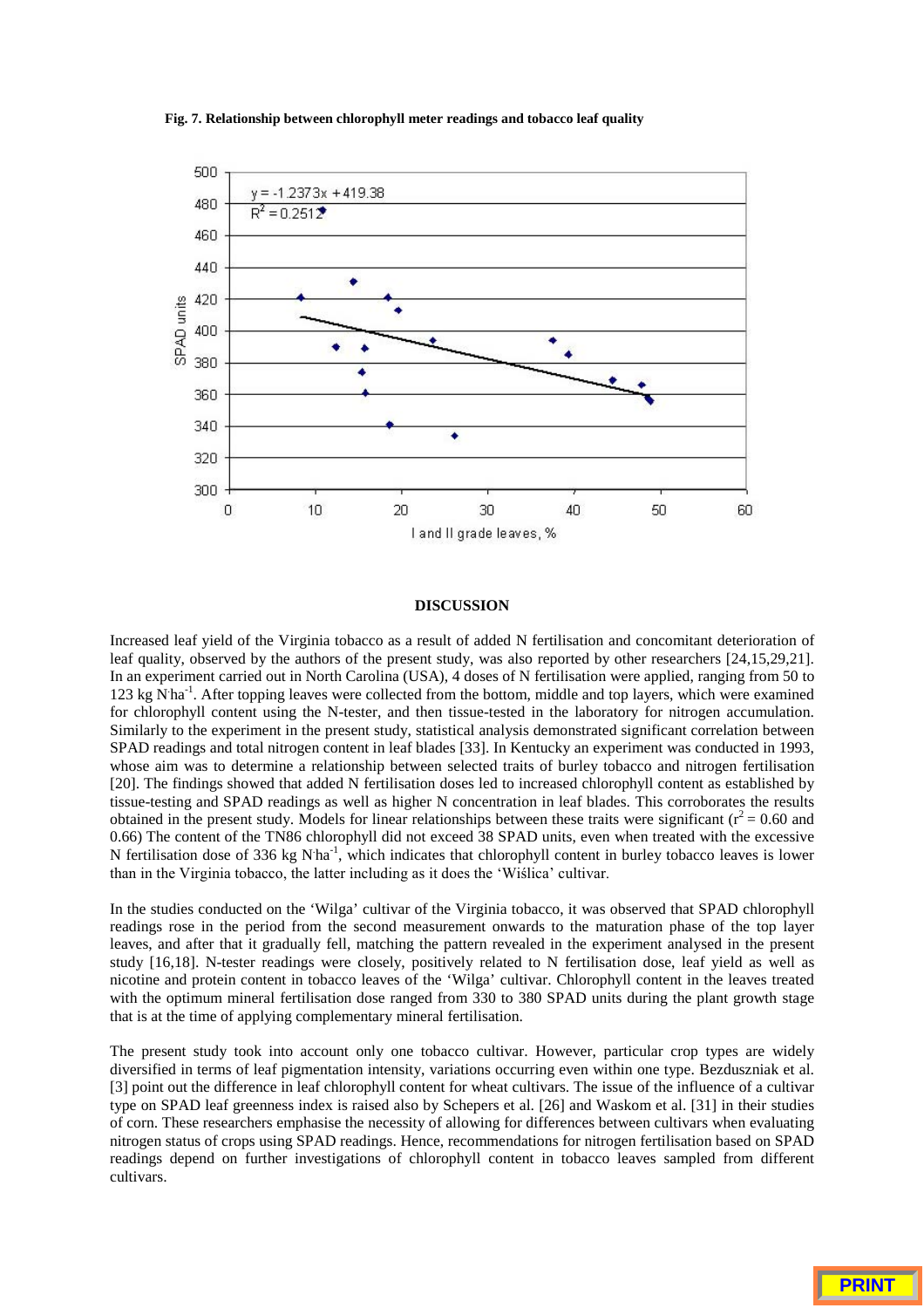## **CONCLUSIONS**

- 1. Increased N fertilisation led to the growth of leaf yield of the Virginia tobacco. At the same time the decline in raw tobacco quality, as measured by the percentage of light grades (I and II), was observed. The optimum N fertilisation dose in soil and climate conditions approaching those of the discussed experiment was 22.5 kg  $N'$ ha<sup>-1</sup>.
- 2. Increased N fertilisation affected chemical constitution of leaves chlorophyll and total N content in leaf blades went up.
- 3. The results of chemical tissue tests and measurements taken using the chlorophyll meter indicated a close correlation between accumulation of nitrogen and SPAD readings, with the correlation becoming looser as the tobacco plants aged.
- 4. Estimation of nitrogen nutrition needs of tobacco plants on the basis of SPAD readings requires calibrating a test grounded in chlorophyll measurements using the optical method, with the allowance made for different types and cultivars of tobacco, as well as in varied environmental conditions. The presented research shows that the SPAD-502 chlorophyll meter may be a valuable tool for nondestructive evaluation of nitrogen content in tobacco leaves.

## **REFERENCES**

- 1. Bezduszniak D., 1993. Wykorzystanie pomiaru chlorofilu do określenia stanu odżywienia azotem pszenicy ozimej [Using chlorophyll measurement for determining nitrogen nutrition in winter wheat]. Fragm. Agron. 4, 39-40 [in Polish].
- 2. Bezduszniak D., 1995. Possibility of chlorophyll meter test calibration to predict nitrogen status of winter wheat (*Triticum aestivum* L.). Fragm. Agron. 2, 150-151.
- 3. Bezduszniak D., Fotyma E., Fotyma M., 1997. Chlorophyll meter (SPAD 502) as a tool for predict nitrogen nutritional status of winter wheat. IX International colloquium for the optimisation of plant nutrition. Prague, 91- 95.
- 4. Biuletyn Agrometeorologiczny [Meteorological Bulletin]. IMiGW Warszawa. Rocznik XXX/XLII, 1-36, XXXI/XLIII, 1-36, XXXII/XLIV, 1-36 [in Polish].
- 5. Blackmer T. M., Schepers J. S., Vigil M. F., 1993. Chlorophyll meter readings in corn as affected by plant spacing. Soil Sci. Plant Anal. 24, 2507-2516.
- 6. Covarelli L., 1999. Effect of nitrogen fertilisation on the photosynthetic activity, growth and yield of Virginia tobacco. Beitr. Tabakforsch. Int. 18 (6), 245-254.
- 7. Dwyer L. M., Anderson A. M., Ma B. L., Stewart D. W., Tollenaar M., Gregorich E., 1995. Quantifying the nonlinearity in chlorophyll meter response to corn leaf nitrogen concentration. Can. J. Plant Sci. 75 (1), 179-182.
- 8. Dwyer L. M., Tollenaar M., Houwing L., 1991. A non-destructive method to monitor leaf greenness in corn. Can. J. Plant Sci. 71 (2), 505-509.
- 9. Faber A., Nieróbca A., 1999. Prognozowanie plonu pszenicy ozimej na podstawie indeksu powierzchni liści [Predicting winter wheat yield on the basis of leaf surface index]. Fragm. Agron. 1, 59-68 [in Polish].
- 10. Fotyma E., 2000. Wykorzystanie glebowych i roślinnych testów do określania potrzeb nawożenia azotem w warunkach zrównoważonego rolnictwa [Using soil and plant tests for determining nitrogen fertilisation needs in the sustainable agriculture framework]. Pam. Puł. 120, 81-89 [in Polish].
- 11. Fotyma M., Fotyma E., 1998. Dobra praktyka rolnicza w nawożeniu [Good agricultural practice in fertilisation]. Mat. Konf. "Dobre praktyki w produkcji rolniczej". IUNG Puławy, 71-93 [in Polish].
- 12. Jemison J. M., Griffin T., Honeycutt W., 2000. Summary of 1998 potato manure study. University of Maine.
- 13. Johnkutty I., Palaniappan S. P., 1996. Use of chlorophyll meter for nitrogen management in lowland rice. Fertilizer Research 45, 21-24.
- 14. Kitagawa Y., Okayama K., Hirokawa T., 1987. Determination of leaf colour in rice cv. Koshihikari plants with a chlorophyll meter. Bull. Toyama Agric. Res. Center 1, 1-7.
- 15. Kościk B., 1995. Wpływ rzędowego i rzutowego nawożenia azotem na plon i jakość tytoniu papierosowego jasnego uprawianego w pasowym układzie rzędów [Influence of drill and broadcaster nitrogen fertilisation on quality and yield of light cigarette tobacco grown in rows arranged in stripes]. Ann. UMCS 21 E, 151-161 [in Polish].
- 16. Kościk B., Kowalczyk-Juśko A., 2000. Estimation of the state of nitrogen nourishment of tobacco using the Ntester. Bull. Inf. CORESTA, Lisbon, Portugal, 107.
- 17. Kościk B., Kowalczyk-Juśko A., Wyniki badań nad zawartością chlorofilu w liściach tytoniu [Findings in the study of chlorophyll content in tobacco leaves]. Dane nie opublikowane [in Polish].
- 18. Kowalczyk-Juśko A., Kościk B., 1999. Using a chlorophyll meter to predict nitrogen fertilizer needs of tobacco (*Nicotiana tabacum* L.). 2nd Int. Conf. of PhD Students, Miskolc, Hungary, 105-111.
- 19. Ladha J. K., Tirol-Padre A., Punzalan G. C., Castillo E., Singh U., Reddy C. K., 1998. Non-destructive estimation of shoot nitrogen in different rice genotypes. Agronomy J. 90, 33-40.
- 20. MacKown C. T., Sutton T. G., 1998. Using early-season leaf traits to predict nitrogen sufficiency of burley tobacco. Agronomy J. 90, 21-27.
- 21. Maw B. W., Stephenson M. G., Gaines T. P., Mullinix B. G., 1995. Comparison of liquid and granular nitrogen fertilizer on the yield, quality, and value of flue-cured tobacco. Tobacco Sci. 39, 77-82.